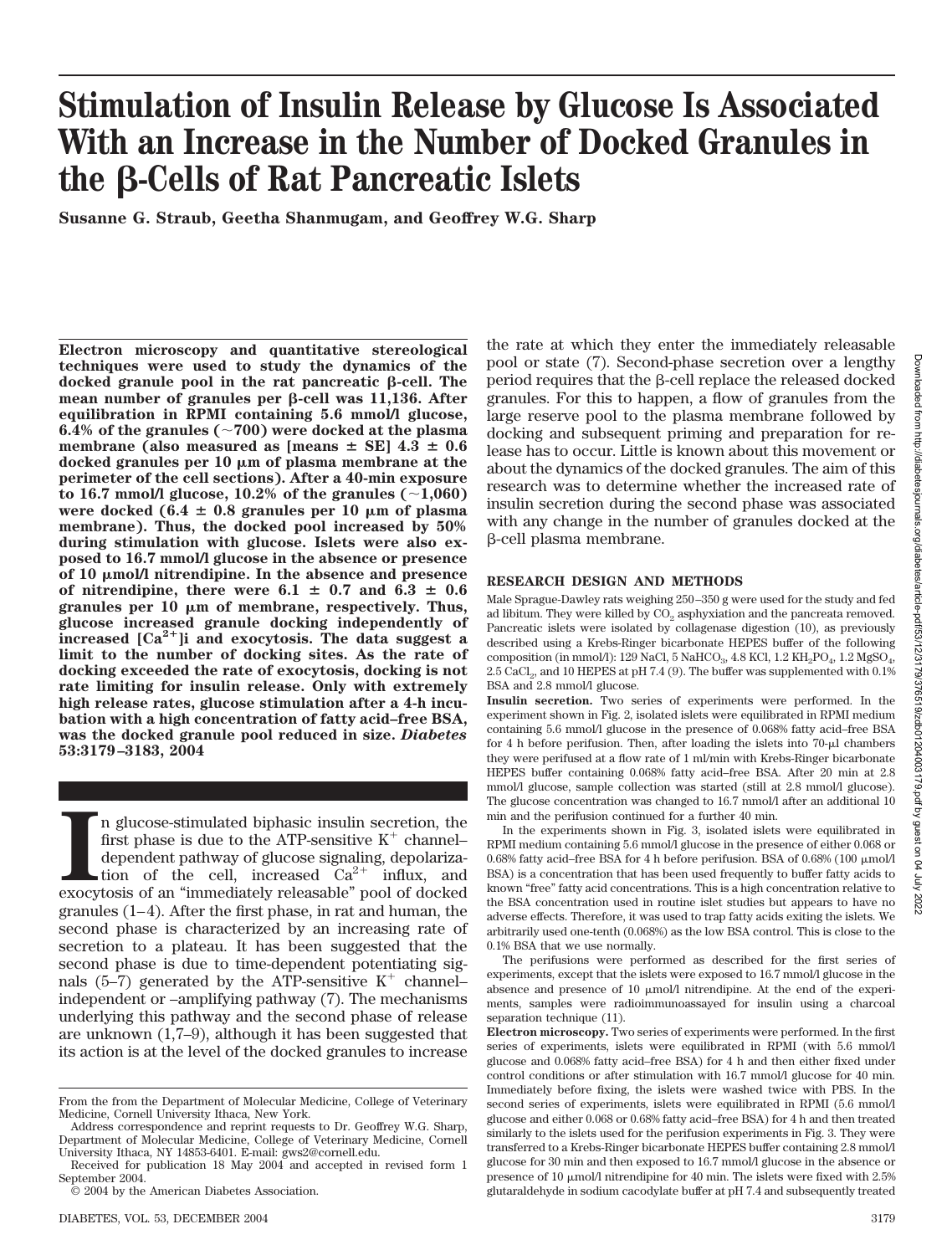

**FIG. 1. Docked granules in pancreatic β-cells. The electron micrograph** is of two adjacent β-cells. These two were chosen because of the **distinct intercellular space that makes the illustration of docked granules easier. Six docked granules are indicated by white arrows in the cell in the left and upper portion of the picture.**

with 2% osmium tetroxide. After dehydration, the islets were infiltrated and embedded with epon araldite. Sections that were 70 nm thick were prepared from the islets. The electron microscopists, who were unaware of the experimental conditions, coded the samples before analysis. The  $\beta$ -cells (easily identified by the characteristic appearance of the granules) were selected randomly. Electron micrographs were prepared at a magnification of  $\times$ 10,000.

**Morphometry.** Classical quantitative morphometry using stereological techniques was applied (12–14). All measurements and counts were performed without knowledge of the experimental conditions.

To estimate the mean diameter of the  $\beta$ -cell granules, the diameters of 2,664 granules observed in randomly selected sections of  $\beta$ -cells were measured. The diameters were placed in a frequency distribution plot with 40-nm ranges from 1 to 40 nm to 561 to 600 nm, and the mean diameter was calculated from the following equation (14):



#### **Minutes**

**FIG. 2. Insulin secretion under basal (2.8 mmol/l glucose) and stimulated (16.7 mmol/l glucose) conditions. The bar at the top of the figure indicates the time of exposure to 16.7 mmol/l glucose. A characteristic biphasic response to glucose stimulation is shown.**

## TABLE 1

The percentage of docked granules, the number of docked granules per cell, and the number of docked granules per  $10 \mu m$ of plasma membrane in the  $\beta$ -cell sections

| Conditions          | Percentage of<br>docked<br>granules | No. docked<br>per cell | No. docked<br>per $10 \mu m$<br>of plasma<br>membrane |
|---------------------|-------------------------------------|------------------------|-------------------------------------------------------|
| 5.6 mmol/l glucose  | 6.4                                 | 712                    | $4.3 \pm 0.6$                                         |
| 16.7 mmol/l glucose | $10.2*$                             | $1,060*$ †             | $6.4 \pm 0.8$ ‡                                       |

Morphometric cell and granule measurements under basal conditions. The rat pancreatic  $\beta$ -cell has an average diameter of 13.2  $\mu$ m and a volume of 1,202  $\mu$ m<sup>3</sup>. It contains 11,136 granules with a mean diameter of 348 nm and a volume of 0.022  $\mu^3$ . The two conditions (similar to those in Fig. 2) are paired rat pancreatic islets preincubated for 4 h in RPMI with 5.6 mmol/l glucose and 0.068% fatty acid–free BSA and subsequently exposed for 40 min to either 5.6 mmol/l glucose or 16.7 mmol/l glucose.  $*P < 0.05$  vs. 5.6 mmol/l glucose control; †calculated on the percentage of docked granules (10.2%) and the estimated number of granules remaining in the cell after stimulation with 16.7 mmol/l glucose for 40 min;  $\ddot{\tau}P < 0.02$  vs. 5.6 mmol/l glucose control.

$$
D = \frac{\pi}{2} \times \frac{N}{n_1/d_1 + n_2/d_2 ... n_n/d_n}
$$
 (1)

where  $D =$  the mean diameter in nm,  $N =$  the total number of granules measured,  $n =$  the number in a size group, and  $d =$  the mean diameter of the size group in nm.

The mean diameter of the  $\beta$ -cell granules was 348 nm, a value that compares well with previous measurements in mouse islets of 289 (15) and 357 nm (3) and 304 nm for rabbit islets (16). Assuming a spherical shape and a diameter of 348 nm, the mean granule volume is  $0.022 \mu^3$ .

To determine the average volume of the B-cell and the number of granules contained in it, point-counting and volume-density measurements were utilized. For this, a 3-mm square grid was placed over the electron micrographs, and the number of intersecting points within each of 45 cells was determined. These numbers, representing the areas of the 45 cell sections were placed in a frequency distribution plot in 100-point ranges from 300 to 2,200 points. The mean number of intersecting points was calculated from equation 2:

$$
P = \frac{\pi}{2} \times \frac{N}{n_1/p_1 + n_2/p_2 ... n_n/p_n}
$$
 (2)

where  $P =$  the mean number of intersecting points,  $N =$  the total number of cells counted,  $n =$  the number of cells in a particular range, and  $p =$  the mean number of a particular range.

The average  $\beta$ -cell volume was then calculated from the mean number of intersecting points, each of which embraces an area of 9 mm<sup>2</sup>, the magnification of the electron micrographs, and the assumption that the  $\beta$ -cell is spherical.

The mean  $\beta$ -cell volume was 1,202  $\mu^3$  compared with 1,260  $\mu^3$  found in rabbit (16) and 1,434  $\mu^3$  in mouse (15).

To determine the average number of granules in the  $\beta$ -cell, point counting of 11 cells and of the granules within the cells was performed. The total number of intersecting points in the cells was 11,611. The total number of points intersecting with the granules was 2,374. Therefore, the granules occupied 20.4% of the cell volume so that with a cell volume of  $1,202 \mu^3$ , the granules occupy 245  $\mu^3$ . As the volume of a single granule is 0.022  $\mu^3$ , the number of granules per  $\beta$ -cell is 11,136. This value lies between previous estimates for the mouse  $\beta$ -cell of 13,000 (14) and 9,000 (15) and 9,200 for the rabbit (16).

To determine the number and percentage of granules docked at the plasma membrane, all the granules in each section and that were in contact with the plasma membrane were counted. We took a conservative view in that granules were considered docked only if they were touching the membrane. Those that were close to the membrane and might have been in contact above or below the section under examination were not counted. While this slightly underestimates the number of docked granules, the underestimate should be constant for each experimental situation. Examples of docked granules are shown in Fig. 1.

An additional method used to compare the number of docked granules under different experimental conditions was as follows. The length of the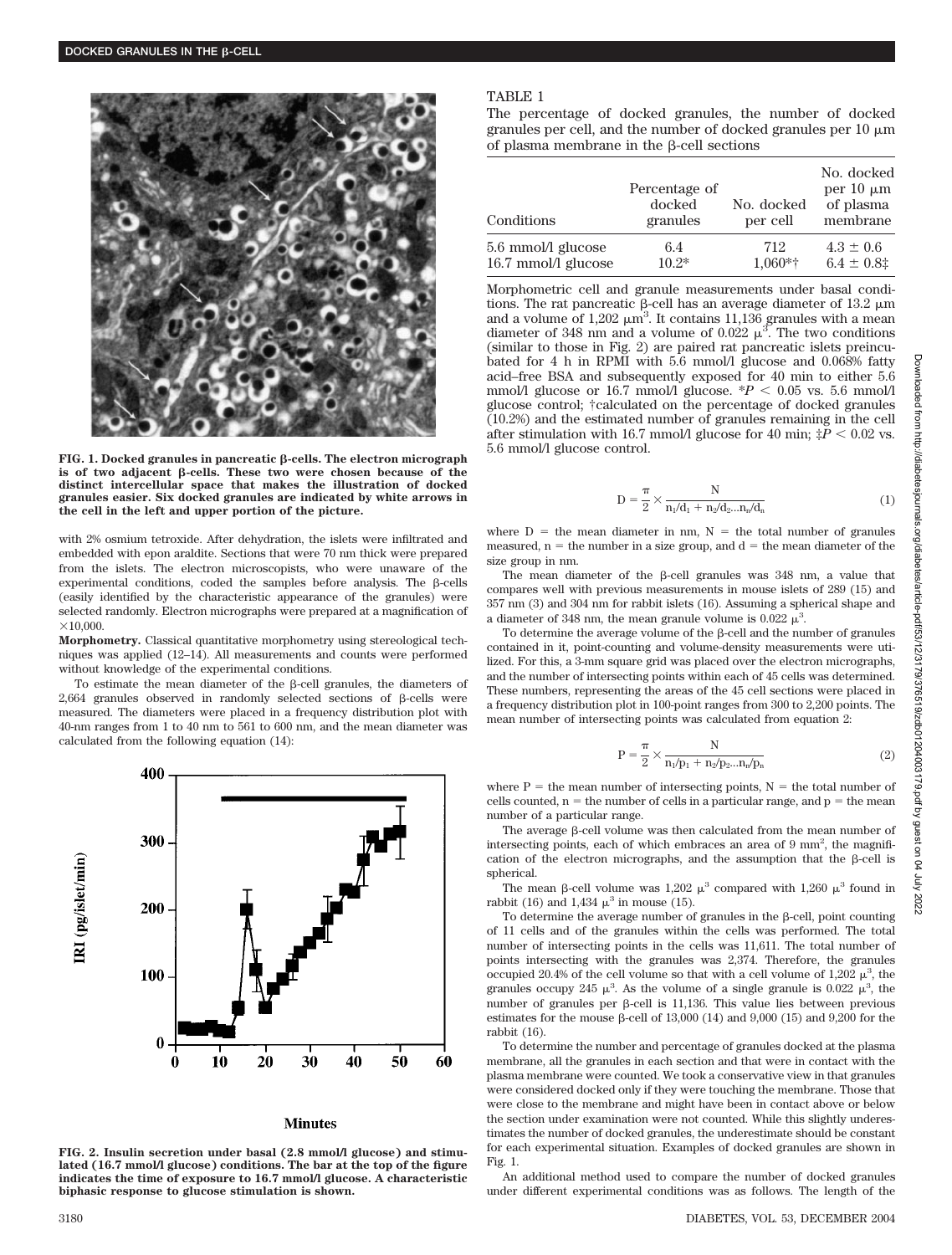TABLE 2

|  |  |  |  |  |  |  |  |  |  | The number of docked granules per 10 $\mu$ m of plasma membrane in the $\beta$ -cell sections |  |  |  |  |  |
|--|--|--|--|--|--|--|--|--|--|-----------------------------------------------------------------------------------------------|--|--|--|--|--|
|--|--|--|--|--|--|--|--|--|--|-----------------------------------------------------------------------------------------------|--|--|--|--|--|

| Conditions    | Treatment                                           | No. docked per 10 $\mu$ m of<br>plasma membrane |  |  |  |
|---------------|-----------------------------------------------------|-------------------------------------------------|--|--|--|
| $0.068\%$ BSA | 16.7 mmol/l glucose                                 | 6.1 $\pm$ 0.7                                   |  |  |  |
| $0.068\%$ BSA | 16.7 mmol/l glucose $+$ 10 $\mu$ mol/l nitrendipine | $6.3 \pm 0.6$                                   |  |  |  |
| $0.68\%$ BSA  | 16.7 mmol/l glucose                                 | $1.9 \pm 0.2^*$                                 |  |  |  |
| $0.68\%$ BSA  | 16.7 mmol/l glucose $+$ 10 $\mu$ mol/l nitrendipine | $6.5 \pm 0.5$                                   |  |  |  |

Data are means  $\pm$  SE. The four conditions (similar to those in Fig. 3) are paired rat pancreatic islets preincubated for 4 h in RPMI with 5.6 mmol/l glucose and either 0.068% or 0.68% fatty acid–free BSA and subsequently exposed for 40 min to either 16.7 mmol/l glucose or 16.7 mmol/l glucose with 10  $\mu$ mol/l nitrendipine. \**P* < 0.001 vs. 16.7 mmol/l glucose control (0.068% BSA) and vs. 16.7 mmol/l glucose with 10  $\mu$ mol/l nitrendipine (0.68% BSA).

perimeter of each cell section was measured with a cartographer's micrometer wheel. The docked granules at the perimeters were identified, counted, and expressed as the number of granules per  $10 \mu m$  of membrane. For all studies at least 10 cells were analyzed for each condition.

## **RESULTS**

Using quantitative morphometric techniques, it was determined that the average  $\beta$ -cell has a diameter of 13.2  $\mu$ m and a volume of  $1,202 \mu m^3$ . It contains 11,136 granules, with a mean diameter of 348 nm.

Shown in Fig. 2 is a typical biphasic insulin secretion response of rat islets to stimulation by glucose. Following the equilibration period in the presence of 2.8 mmol/l glucose, the islets were challenged with 16.7 mmol/l glucose at 10 min. After a short delay in which glucose metabolism in the cell is accelerated, there follows the first phase a nadir at the 20-min point and the rising second phase to a plateau at maximum release rates.

Under nonstimulated conditions, after equilibration of the islets in RPMI containing 5.6 mmol/l glucose, 6.4% of the granules in the  $\beta$ -cell ( $\sim$ 700) were docked at the plasma membrane. Using another method of measurement and expression of the number of docked granules, it was found that there were  $4.3 \pm 0.6$  docked granules per 10  $\mu$ m of plasma membrane at the perimeter of the cells. Under stimulated conditions, after 40 min in the presence of 16.7 mmol/l glucose, 10.2% of the granules were docked  $(P \leq$ 0.05 vs. controls). Even allowing for the granules released

over the 40-min stimulation, this indicates a 50% increase in the size of the docked granule pool. This glucoseinduced increase in the number of docked granules was also documented as  $6.4 \pm 0.8$  granules per 10  $\mu$ m of plasma membrane vs.  $4.3 \pm 0.6$  docked granules per 10  $\mu$ m under nonstimulated conditions  $(P < 0.02)$ . As the size of the docked granule pool increased at a time when the rate of granule release was stimulated, the rate of granule docking exceeded the rate of release.

In a separate series of experiments, the number of docked granules after exposure of islets to 16.7 mmol/l glucose for 40 min was  $6.1 \pm 0.7$  per 10 µm of membrane (Table 2). Under the same conditions but in the presence of 10  $\mu$ mol/l nitrendipine to block Ca<sup>2+</sup> influx and to prevent any stimulation of insulin secretion, the number of docked granules was  $6.3 \pm 0.6$  per 10  $\mu$ m of plasma membrane, which is slightly but not significantly increased.

Treatment of islets for 4 h with 0.68% fatty acid–free BSA is known to cause a massive enhancement of glucosestimulated insulin release (17). This high concentration of BSA was chosen to maximize the trapping of fatty acids exiting the islets. As shown by the results in Fig. 3, after a 40-min exposure to 16.7 mmol/l glucose, the rate of release from islets exposed to 0.68% fatty acid–free BSA was over  $1,000 \text{ pg} \cdot \text{islet}^{-1} \cdot \text{min}^{-1}$ . This rate was five times greater than that of the paired islets treated with 0.068% fatty

> **FIG. 3. Insulin secretion by islets exposed to 2.8 and 16.7 mmol/l glucose after treatment of the islets for 4 h with either 0.068 or 0.68% fatty acid–free BSA. The bar at the top of the figure indicates the time during which all the islets were exposed to 16.7 mmol/l glucose in the absence or presence of 10 mol/l nitrendipine. In control islets treated with 0.068% BSA, the characteristic biphasic response to glucose stimulation is shown (note the change of scale on the ordinate compared with Fig. 2). In islets treated with 0.68% BSA, a massive enhancement of the biphasic response to glucose stimulation is seen. The stimulation of insulin release under both** conditions was completely blocked by 10  $\mu$ mol/l **nitrendipine. Under control conditions (0.068%**  $BSA$ ), the number of docked granules in  $\beta$ -cells **exposed to 16.7 mmol/l glucose for 40 min was**  $6.1 \pm 0.7$  per 10  $\mu$ m of membrane. In the pres**ence of nitrendipine, the number of docked** granules was not significantly different at  $6.3 \pm$ **0.6 per 10 m of plasma membrane. Under the test conditions (0.68% BSA), the number of** docked granules in  $\beta$ -cells exposed to 16.7  $mmol/l$  glucose for  $40$   $min$  decreased to  $1.9 \pm 0.2$ **per 10 m of membrane. In the presence of nitrendipine, the number of docked granules**  $\text{was } 6.5 \pm 0.5 \text{ per } 10 \mu \text{m of plasma membrane.}$



**Minutes**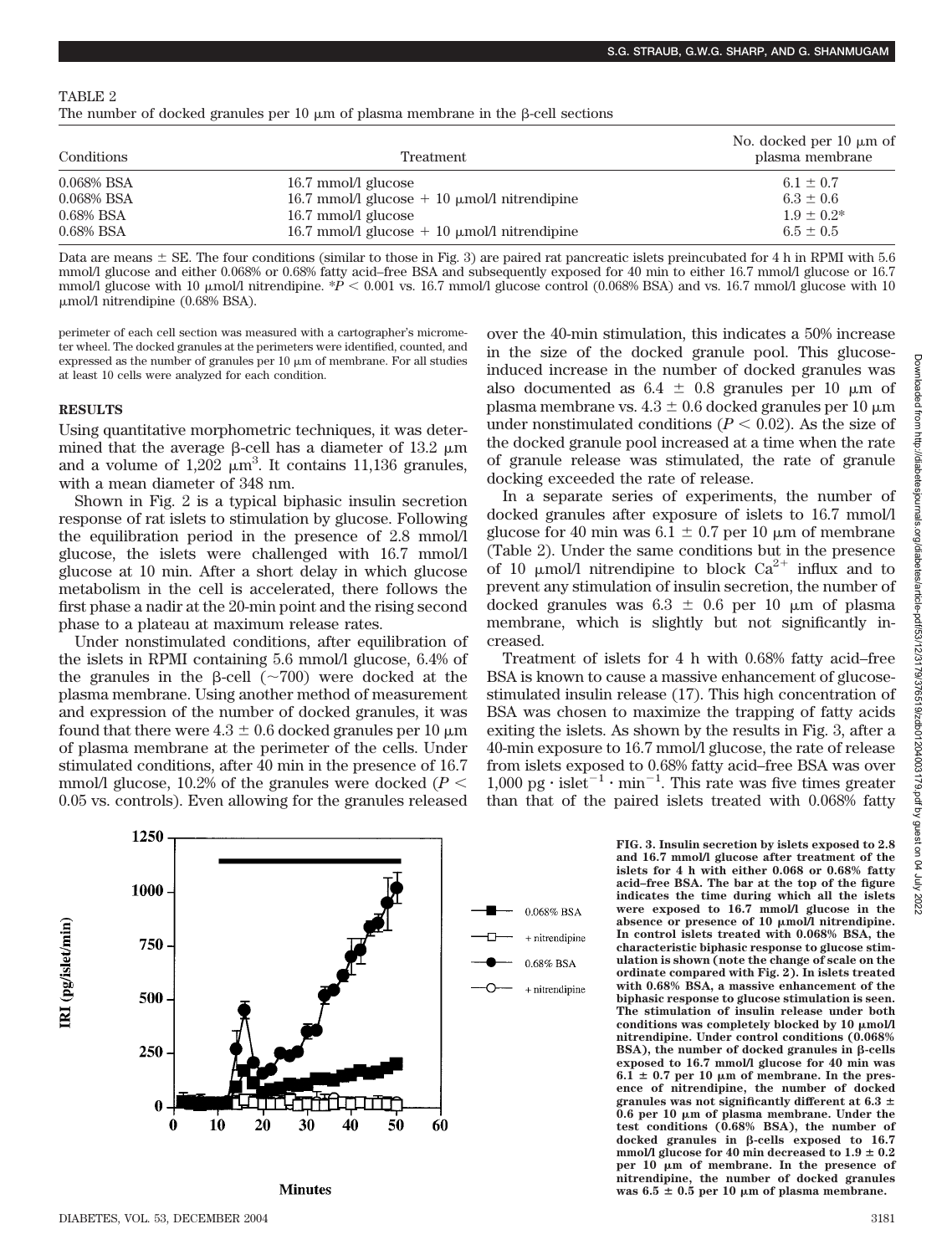acid–free BSA for 4 h. Under these conditions, the number of docked granules present at the start of the stimulation would be sufficient to supply only the first 15 min of the greatly stimulated insulin release (data not shown). Despite this high rate of secretion and the need for granule translocation and docking to resupply the docked pools for exocytosis, the biphasicity was present and the timing of the onset, the peak of the first phase, the nadir, and the rising second phase was similar to that of the control islets. The docked granule pool of 1.9 granules per 10  $\mu$ m of plasma membrane (see below) would be sufficient to maintain exocytosis for only 5 min or so at the very high rate of second-phase secretion under these conditions. Also shown in Fig. 3 is the complete abolition of stimulated insulin release by  $10 \mu \text{mol/l}$  nitrendipine.

Under these conditions (a 4-h exposure to 0.68% fatty acid–free BSA), stimulation with 16.7 mmol/l glucose for 40 min decreased the size of the docked granule pool  $(1.9 \pm 0.2)$  docked granules per 10  $\mu$ m of membrane compared with 6.1  $\pm$  0.7 docked granules per 10  $\mu$ m of membrane for the controls,  $P \leq 0.001$ ). Therefore, the rate of docking failed to keep up with the extraordinarily high rate of exocytosis under these conditions. However, under the same conditions but in the presence of 10  $\mu$ mol/l nitrendipine (which blocked stimulated insulin release through inhibition of voltage-dependent L-type  $Ca^{2+}$  channels), the docked granule pool was increased to the same level as in control islets also exposed to 16.7 mmol/l glucose in the presence of nitrendipine (6.5  $\pm$  0.5 docked granules per 10  $\mu$ m of membrane compared with 6.3  $\pm$  0.6 granules per  $10 \mu m$  of membrane in the controls). The similarity in the size of the docked granule pool under different conditions of glucose challenge and different rates of insulin release suggests that the number of available docking sites is limited. Importantly, the increase in the number of docked granules induced by 16.7 mmol/l glucose in the presence of nitrendipine points to the fact that glucose stimulation of granule docking occurs independently of a rise in  $\lbrack Ca^{2+}\rbrack _i$  and of stimulated exocytosis. The morphometric data are summarized in Tables 1 and 2.

## **DISCUSSION**

Previous data estimated the number of insulin-containing granules in the mouse  $\beta$ -cell at 13,000 (15) and 9,000 (3) and the number of docked granules as 650 or  $\sim$ 7% of the total  $(3)$ . Our estimates for the rat  $\beta$ -cell are similar in that there are  $\sim$ 11,000 granules, of which some 700 are docked. Within the pool of docked granules is a small subpool prepared for immediate release during the first phase in response to glucose. This pool has been estimated to consist of  $\sim$ 50–100 granules (2,4,18). Thus, the pool of docked granules is heterogeneous. In accord with the functional aspects of insulin secretion from  $\beta$ -cells and with other cell types that have similar heterogeneous docked pools and biphasic release patterns (19,20), the docked granules can be defined as present in either an immediately or readily releasable pool (1,2,4,7,18). Our results show that the percentage of morphologically  $d$ ocked granules in the rat  $\beta$ -cell under nonstimulated conditions is 6.4% of the total number of granules in the cell. More importantly, the percentage of docked granules increased to 10.2% during 40 min of stimulation with glucose. It is clear, therefore, that during glucose-stimulated insulin release, the rate of granule docking exceeds the rate of release. As there is a surfeit of docked granules at all times throughout the stimulation, granule translocation and docking at the plasma membrane appears not to be rate limiting for glucose-stimulated insulin release. This implies that the rate-limiting step that controls the second phase of insulin release must be the rate at which the docked granules are prepared for release (7).

In the experiments in which the islets were stimulated with glucose in the presence of nitrendipine so that the release of docked granules was blocked, no significant increase in the size of the docked pool occurred relative to the situation where release was taking place. This strongly suggests that there is a limit to the number of granules that can be docked at the membrane. Glucose can move and dock granules at the membrane at a rate that exceeds the normal rate of exocytosis, but in the absence of release, docking does not exceed a certain ceiling. Despite this, the pool may be dynamic and increase or decrease under other conditions that we have not yet tested. It also points to the fact that the stimulation of granule flow and docking at the membrane does not require exocytosis to take place nor does it require an increase in  ${\rm [Ca^{2+}]_{i}.}$  This is in accord with the report that glucose-stimulated granule movement is independent of an increase in  $\lbrack Ca^{2+} \rbrack$  (21).

Our data demonstrate that during glucose-stimulated insulin release, the rates of granule flow to the membrane and docking exceed the rate of exocytosis. Thus, during the second phase of glucose-stimulated insulin release, the granules that are available for exocytosis are those that were docked before and those that docked during the stimulation. Furthermore, as ATP-dependent priming is so rapid (3), granules could be available for release within 400 ms after docking. This implies that granules from the reserve pool could dock at the plasma membrane early in the second phase and that they could be released before those that were already docked, i.e., the granules are not necessarily released in the order that they are docked. This would be in accord with early findings that glucose "marks"  $\beta$ -cells (22) such that newly synthesized insulin is preferentially released (22–24) and recent evidence for the release of recently docked granules. The latter came from studies (25) using evanescent wave microscopy in MIN6 cells. Stimulation of the cells with 22 mmol/l glucose released insulin from previously docked granules for the first 2 min of stimulation. Over the next 10 min, however, newly recruited granules that progressively accumulated at the membrane were also released. Furthermore, the progressive accumulation over this period resulted in a 40% increase in the number of docked granules.

One of the many questions to be answered concerning granule dynamics is what determines the releasability of a granule? The equally important converse of this question is why, when there are  $>700$  docked granules in the rat -cell, are so few of them released per minute under stimulated conditions? What is it that determines whether a granule is releasable or not? Suggestions include a close association with specific exocytotic sites or  $Ca^{2+}$  channels and changes in  $Ca^{2+}$  sensitivity so that exocytosis occurs at lower  $\text{[Ca}^{2+}\text{]}_i$  (3,4,17,26,27).

With respect to the mechanisms underlying the rising